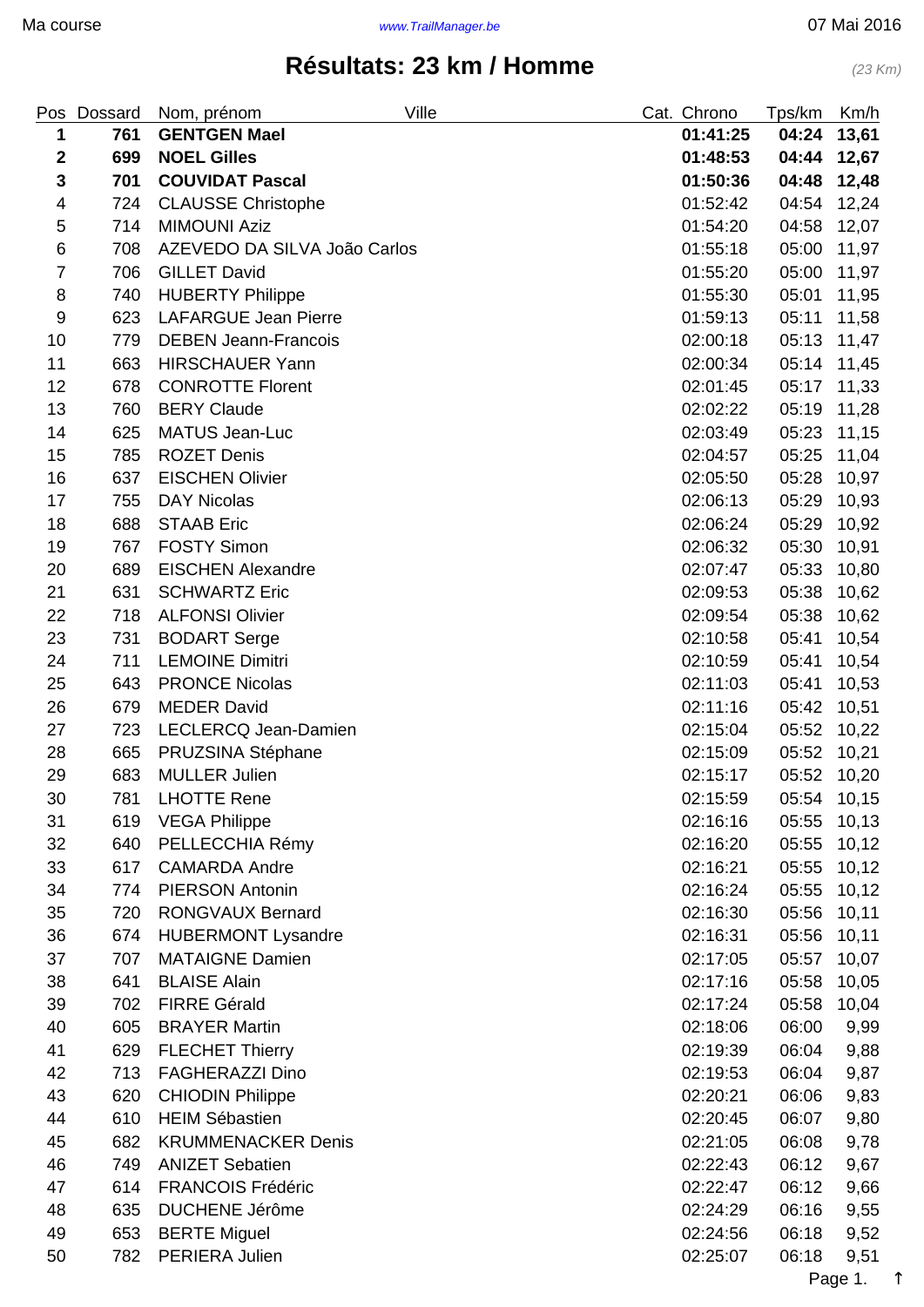|     | Pos Dossard | Nom, prénom                   | Ville | Cat. Chrono | Tps/km | Km/h |
|-----|-------------|-------------------------------|-------|-------------|--------|------|
| 51  | 735         | <b>WAGNER Damien</b>          |       | 02:25:54    | 06:20  | 9,46 |
| 52  | 709         | <b>BOURGUIGNON Xavier</b>     |       | 02:25:56    | 06:20  | 9,46 |
| 53  | 703         | <b>CLEMENT Yannick</b>        |       | 02:25:58    | 06:20  | 9,45 |
| 54  | 662         | <b>CLEMENT Laurent</b>        |       | 02:26:18    | 06:21  | 9,43 |
| 55  | 696         | <b>FRISING Simon</b>          |       | 02:26:22    | 06:21  | 9,43 |
| 56  | 704         | <b>FLORENTIN Marc</b>         |       | 02:26:25    | 06:21  | 9,43 |
| 57  | 747         | <b>WATELET Manuel</b>         |       | 02:26:57    | 06:23  | 9,39 |
| 58  | 700         | <b>THOQUER Eric</b>           |       | 02:27:11    | 06:23  | 9,38 |
| 59  | 778         | <b>GUEBEL Manuel</b>          |       | 02:27:13    | 06:24  | 9,37 |
| 60  | 787         | <b>MATHIAS Laurent</b>        |       | 02:27:24    | 06:24  | 9,36 |
| 61  | 671         | <b>BOSSELER Jean Francois</b> |       | 02:27:45    | 06:25  | 9,34 |
| 62  | 765         | <b>LEVEILLE Thierry</b>       |       | 02:27:56    | 06:25  | 9,33 |
| 63  | 736         | <b>PIERRET Claude</b>         |       | 02:28:11    | 06:26  | 9,31 |
| 64  | 616         | <b>GILLOTOT David</b>         |       | 02:28:49    | 06:28  | 9,27 |
| 65  | 622         | <b>IARIA Carmelo</b>          |       | 02:28:51    | 06:28  | 9,27 |
| 66  | 656         | <b>MARINO Sébastien</b>       |       | 02:28:53    | 06:28  | 9,27 |
| 67  | 737         | <b>JACOBY Carlo</b>           |       | 02:29:07    | 06:29  | 9,25 |
| 68  | 649         | <b>BECHET Olivier</b>         |       | 02:31:12    | 06:34  | 9,13 |
| 69  | 657         | <b>BERTRAND Gilles</b>        |       | 02:31:26    | 06:35  | 9,11 |
| 70  | 606         | <b>BRAYER Louis</b>           |       | 02:32:26    | 06:37  | 9,05 |
| 71  | 726         | <b>DUBOIS Tristan</b>         |       | 02:33:15    | 06:39  | 9,00 |
| 72  | 762         | <b>TOUSSAINT Benjamin</b>     |       | 02:33:52    | 06:41  | 8,97 |
| 73  | 715         | <b>RESIBOIS Dominique</b>     |       | 02:34:52    | 06:44  | 8,91 |
| 74  | 719         | <b>LOOTVOET Cedric</b>        |       | 02:35:12    | 06:44  | 8,89 |
| 75  | 618         | <b>ROSSIGNON Vincent</b>      |       | 02:35:23    | 06:45  | 8,88 |
| 76  | 788         | <b>GASCARD Julien</b>         |       | 02:35:50    | 06:46  | 8,86 |
| 77  | 677         | <b>FELLERICH Guy</b>          |       | 02:35:59    | 06:46  | 8,85 |
| 78  | 687         | <b>HOUSSA Maxime</b>          |       | 02:36:41    | 06:48  | 8,81 |
| 79  | 741         | <b>BORGES Toni</b>            |       | 02:36:43    | 06:48  | 8,81 |
| 80  | 745         | <b>DIAS SANTOS Jose</b>       |       | 02:37:39    | 06:51  | 8,75 |
| 81  | 721         | <b>BRIZION Benoit</b>         |       | 02:38:19    | 06:53  | 8,72 |
| 82  | 638         | <b>COLAS Johan</b>            |       | 02:38:29    | 06:53  | 8,71 |
| 83  | 772         | <b>FICHANT Ronni</b>          |       | 02:39:07    | 06:55  | 8,67 |
| 84  | 661         | <b>MORLOT Damien</b>          |       | 02:39:08    | 06:55  | 8,67 |
| 85  | 644         | <b>FONTAINE Gilles</b>        |       | 02:39:14    | 06:55  | 8,67 |
| 86  | 613         | <b>THERER Vincent</b>         |       | 02:39:19    | 06:55  | 8,66 |
| 87  | 725         | <b>COBBI Christopher</b>      |       | 02:39:21    | 06:55  | 8,66 |
| 88  | 681         | <b>CENNE Philippe</b>         |       | 02:40:36    | 06:58  | 8,59 |
| 89  | 607         | <b>THIRY Vivien</b>           |       | 02:40:46    | 06:59  | 8,58 |
| 90  | 655         | <b>BOXUS Laurent</b>          |       | 02:41:25    | 07:01  | 8,55 |
| 91  | 647         | <b>DEBREIL Eric</b>           |       | 02:41:47    | 07:02  | 8,53 |
| 92  | 777         | <b>LEQUEUX Fred</b>           |       | 02:42:04    | 07:02  | 8,52 |
| 93  | 746         | <b>ALEXANDRE Vincent</b>      |       | 02:42:06    | 07:02  | 8,51 |
| 94  | 734         | <b>GOBIN Vincent</b>          |       | 02:42:09    | 07:03  | 8,51 |
| 95  | 691         | <b>JEFF Groeber</b>           |       | 02:42:18    | 07:03  | 8,50 |
| 96  | 609         | <b>DENIS Fabrice</b>          |       | 02:42:48    | 07:04  | 8,48 |
| 97  | 670         | <b>RAIZER Thierry</b>         |       | 02:42:54    | 07:04  | 8,47 |
| 98  | 773         | <b>ANELLI Florian</b>         |       | 02:43:41    | 07:07  | 8,43 |
| 99  | 710         | <b>KESER Michaël</b>          |       | 02:43:56    | 07:07  | 8,42 |
| 100 | 690         | <b>SERVAIS Jeremy</b>         |       | 02:43:57    | 07:07  | 8,42 |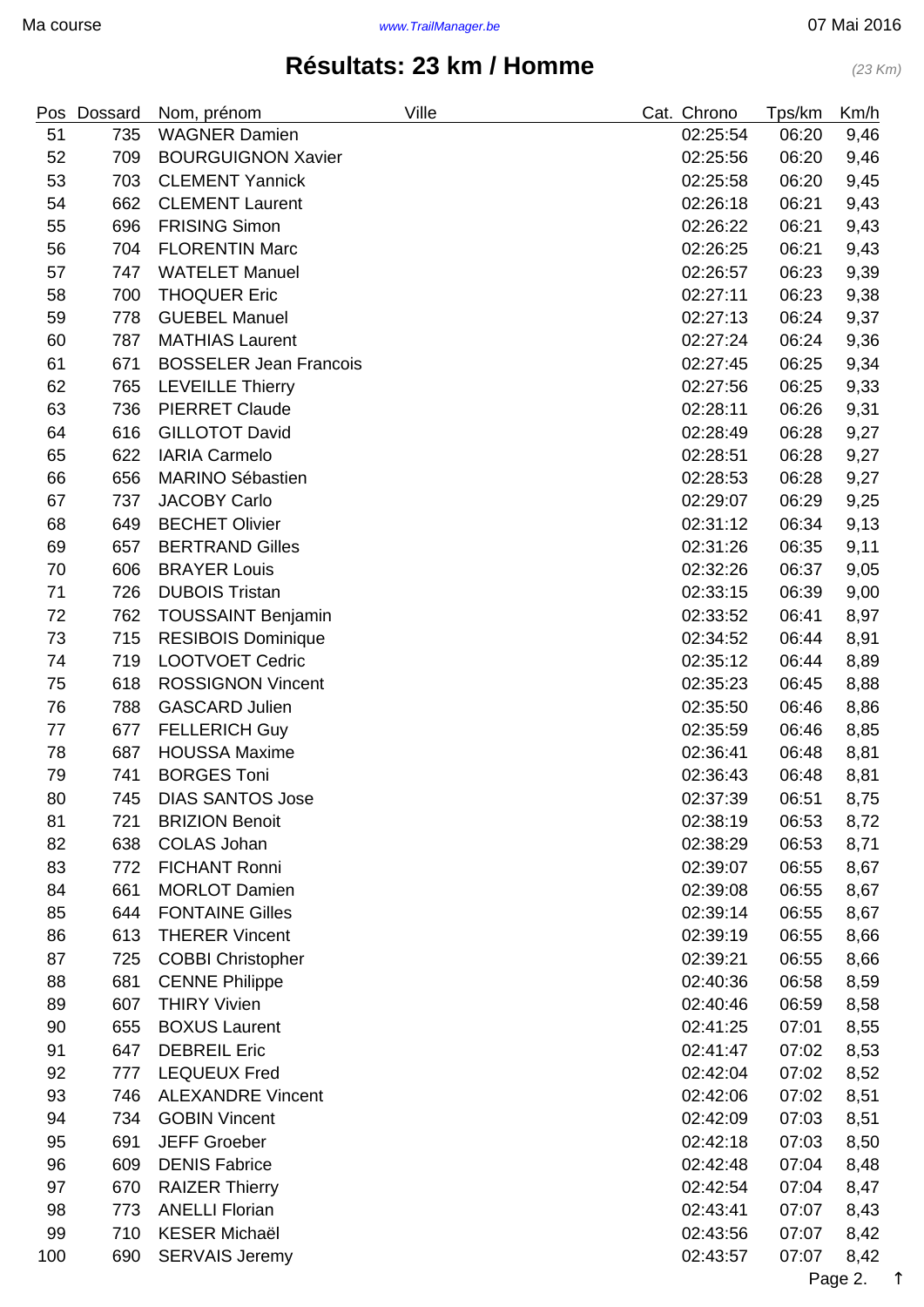|     | Pos Dossard | Nom, prénom                  | Ville | Cat. Chrono | Tps/km | Km/h |
|-----|-------------|------------------------------|-------|-------------|--------|------|
| 101 | 733         | <b>ANTOINE Philippe</b>      |       | 02:44:21    | 07:08  | 8,40 |
| 102 | 621         | <b>CLINQUART Dominique</b>   |       | 02:44:22    | 07:08  | 8,40 |
| 103 | 756         | <b>PEIFFER Laurent</b>       |       | 02:44:30    | 07:09  | 8,39 |
| 104 | 758         | DE BEIR Hugo                 |       | 02:45:00    | 07:10  | 8,36 |
| 105 | 732         | <b>VELGHE Christian</b>      |       | 02:45:42    | 07:12  | 8,33 |
| 106 | 652         | <b>BOUVY Jacques</b>         |       | 02:45:43    | 07:12  | 8,33 |
| 107 | 634         | <b>WEIN Bruno</b>            |       | 02:47:53    | 07:17  | 8,22 |
| 108 | 667         | VAN AERSCHOT Yoann           |       | 02:49:25    | 07:21  | 8,15 |
| 109 | 751         | <b>PAIROUX Laurent</b>       |       | 02:49:26    | 07:22  | 8,14 |
| 110 | 743         | <b>SIMIONI Massimo</b>       |       | 02:49:28    | 07:22  | 8,14 |
| 111 | 602         | <b>MORIS Patrick</b>         |       | 02:49:42    | 07:22  | 8,13 |
| 112 | 615         | <b>SALVE Thibaut</b>         |       | 02:49:54    | 07:23  | 8,12 |
| 113 | 639         | <b>CIARRONI Lorenzo</b>      |       | 02:49:56    | 07:23  | 8,12 |
| 114 | 717         | <b>DUBY Logan</b>            |       | 02:50:10    | 07:23  | 8,11 |
| 115 | 768         | <b>VANMECHELEN Michel</b>    |       | 02:50:28    | 07:24  | 8,10 |
| 116 | 651         | <b>AREND Frank</b>           |       | 02:51:33    | 07:27  | 8,04 |
| 117 | 759         | <b>BRACK Jerome</b>          |       | 02:53:44    | 07:33  | 7,94 |
| 118 | 738         | <b>WALLARD Jacques</b>       |       | 02:54:30    | 07:35  | 7,91 |
| 119 | 752         | <b>RANSON Loic</b>           |       | 02:55:02    | 07:36  | 7,88 |
| 120 | 630         | <b>MELNYK Jean-Claude</b>    |       | 02:55:42    | 07:38  | 7,85 |
| 121 | 654         | <b>GRANDJEAN Jean-Pascal</b> |       | 02:57:44    | 07:43  | 7,76 |
| 122 | 757         | <b>DE SALLE Olivier</b>      |       | 02:58:05    | 07:44  | 7,75 |
| 123 | 660         | <b>GOFFIN Jimmy</b>          |       | 02:58:26    | 07:45  | 7,73 |
| 124 | 642         | <b>HAMES Stéphane</b>        |       | 02:58:27    | 07:45  | 7,73 |
| 125 | 684         | <b>DINON Dominique</b>       |       | 02:59:20    | 07:47  | 7,70 |
| 126 | 650         | <b>OLIVIER André</b>         |       | 03:01:10    | 07:52  | 7,62 |
| 127 | 632         | <b>HENRICHE Eric</b>         |       | 03:01:14    | 07:52  | 7,61 |
| 128 | 659         | <b>STOZ David</b>            |       | 03:01:34    | 07:53  | 7,60 |
| 129 | 658         | <b>LOMMEL Thomas</b>         |       | 03:01:35    | 07:53  | 7,60 |
| 130 | 611         | <b>CARABIN Raphaël</b>       |       | 03:02:09    | 07:55  | 7,58 |
| 131 | 705         | <b>WILLEMS Frédéric</b>      |       | 03:02:11    | 07:55  | 7,57 |
| 132 | 748         | <b>BONHOMME Cedric</b>       |       | 03:02:21    | 07:55  | 7,57 |
| 133 | 786         | <b>RENUART Philippe</b>      |       | 03:02:34    | 07:56  | 7,56 |
| 134 | 666         | <b>QUATTROCHIO Stephane</b>  |       | 03:05:08    | 08:02  | 7,45 |
| 135 | 742         | <b>PEIFFER Jean-Francois</b> |       | 03:12:51    | 08:23  | 7,16 |
| 136 | 769         | <b>PETIT Francois</b>        |       | 03:12:54    | 08:23  | 7,15 |
| 137 | 753         | <b>LEMOINE Yannick</b>       |       | 03:12:59    | 08:23  | 7,15 |
| 138 | 636         | <b>MOREIRA Tiago</b>         |       | 03:13:37    | 08:25  | 7,13 |
| 139 | 612         | <b>FERY Christophe</b>       |       | 03:18:29    | 08:37  | 6,95 |
| 140 | 697         | <b>D'ODEMONT Gary</b>        |       | 03:18:30    | 08:37  | 6,95 |
| 141 | 624         | <b>GUELFF Jean-Marc</b>      |       | 03:21:37    | 08:45  | 6,84 |
| 142 | 626         | <b>DABE</b> Frederic         |       | 03:21:40    | 08:46  | 6,84 |
| 143 | 766         | <b>BRANCALEONI Patrick</b>   |       | 03:22:57    | 08:49  | 6,80 |
| 144 | 730         | DALPIO Jean-Jacques          |       | 03:23:11    | 08:50  | 6,79 |
| 145 | 680         | <b>ALLARD Damien</b>         |       | n.c.        |        |      |
| 146 | 694         | <b>BREVERS Jean-François</b> |       | n.c.        |        |      |
| 147 | 776         | <b>COLLIGNON Quentin</b>     |       | n.c.        |        |      |
| 148 | 685         | <b>COUNSON Manuel</b>        |       | n.c.        |        |      |
| 149 | 676         | DAL PIO Jean-Jacques         |       | n.c.        |        |      |
| 150 | 668         | <b>GAUTHIER Antoine</b>      |       | n.c.        |        |      |